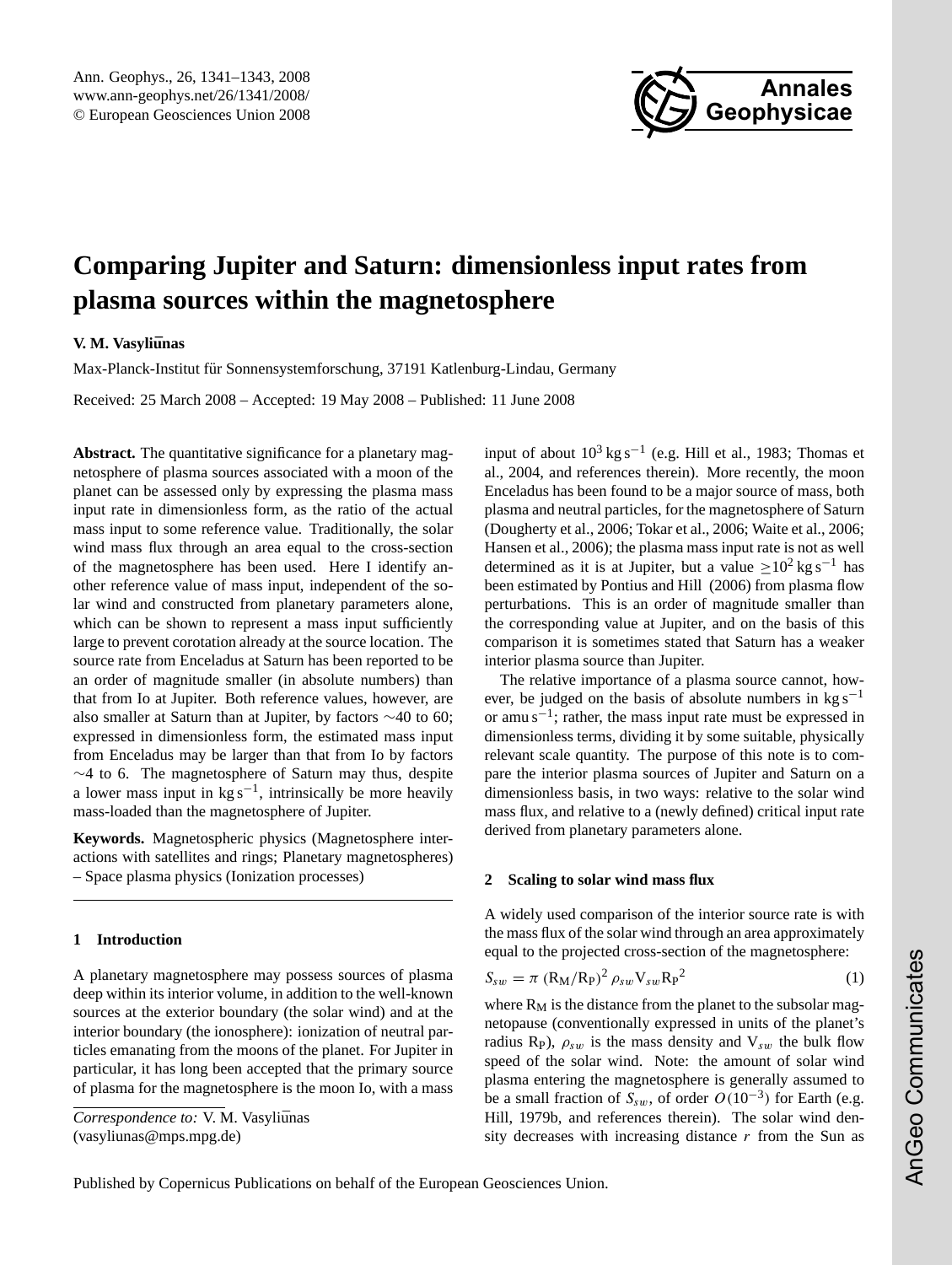$1/r^2$ . At Saturn in comparison to Jupiter,  $\rho_{sw}$  is thus smaller by a factor  $(5.2/9.5)^2 \approx 0.30$ ,  $(R_M/R_P)^2$  is smaller by a factor approximately  $\sim 1/9$  and  $(R_P)^2$  is smaller by a factor  $(60\,268/71\,400)^2 \approx 0.71$ , giving all told

$$
S_{sw}(\text{Saturn})/S_{sw}(\text{Jupiter}) \sim 0.024 \sim 1/42.
$$

The reference solar wind mass flux is smaller at Saturn than at Jupiter primarily because of the lower solar wind density as well as the smaller size of the magnetosphere.

## **3 Scaling to planetary parameters**

At both Jupiter and Saturn, the plasma injection process occurs deep within the magnetosphere, where the influence of the solar wind may be minimal. It is thus natural to ask: can the mass input rates be compared on the basis of planetary parameters only, with no reference to the solar wind? The primary given parameters are the distance  $r<sub>s</sub>$  of the source (orbital distance of the moon), the planetary rotation rate  $\Omega$  (=2 $\pi/\tau_{\text{rot}}$ ), and the planet's magnetic moment  $\mu$ . The latter is usually expressed as  $\mu = B_P R_P^3$ , where  $B_P$  is the surface magnetic field strength at the equator; for most purposes in the magnetosphere, however, given a fixed  $\mu$ , the separate values of B<sub>P</sub> and R<sub>P</sub> do not matter except for a few special aspects (e.g. Vasyliūnas, [2004\)](#page-2-8).

From the parameters  $r_s$ ,  $\Omega$ , and  $\mu$ , one can construct one quantity having the dimensions of mass per unit time:

<span id="page-1-0"></span>
$$
S_{cr} = \frac{\mu^2}{\Omega r_s^5} \,. \tag{2}
$$

The physical meaning of this critical mass input rate is seen more easily if Eq. [\(2\)](#page-1-0) is rewritten in an expanded form,

$$
S_{cr} = 4\pi r_s^2 \left[ \frac{1}{8\pi} \left( \frac{\mu}{r_s^3} \right)^2 \frac{1}{(1/2) (\Omega r_s)^2} \right] \Omega r_s \tag{3}
$$

(Gaussian units):  $S_{cr}$  is the mass outflow when the mass density equals the energy density of the magnetic field at the equator divided by the corotational kinetic energy per unit mass, and the outflow speed equals the corotation speed, all at the source distance  $r_s$ . In Sect. [4,](#page-1-1) I show that a mass input  $S_{cr}$  implies breakdown of corotation already at the distance  $r_s$ .

Expressed in numerical terms,

$$
S_{cr} = 5.73 \times 10^{9} \text{kg s}^{-1} \left(\frac{\text{B}_{P}}{1 \text{Gauss}}\right)^{2} \frac{\tau_{rot}}{10 \text{h}} \frac{\text{R}_{P}}{10^{4} \text{km}} \left(\frac{\text{R}_{P}}{r_{s}}\right)^{5}
$$

giving, with  $r_s$ =5.91 R<sub>J</sub> for Io and  $r_s$ =3.94 R<sub>S</sub> for Enceladus,

$$
S_{cr}(\text{Jupiter}) \simeq 1.03 \times 10^8 \,\text{kg s}^{-1}
$$
  

$$
S_{cr}(\text{Saturn}) \simeq 1.76 \times 10^6 \,\text{kg s}^{-1}
$$
,  
or

 $S_{cr}$ (Saturn)/S<sub>cr</sub>(Jupiter) ~ 0.017 ~ 1/59.

The critical mass flux is smaller at Saturn than at Jupiter primarily because of the much smaller magnetic dipole moment.

## <span id="page-1-1"></span>**4 Relation of** Scr **to breakdown of corotation**

The critical distance  $R_0$ , beyond which the dipole field is too weak to exert the centripetal acceleration required for maintaining the plasma in rigid corotation, can be estimated as

<span id="page-1-2"></span>
$$
R_0^4 \simeq \mu^2 / \left(\pi r_s^3 \Omega^2 h_s \rho_s\right) \simeq 2\mu^2 / \left(r_s \Omega^2 M\right)
$$
 (4)

where  $\rho_s$  is the plasma density and  $h_s$  the plasma sheet thickness at the source distance  $r<sub>s</sub>$  (see detailed derivation in [Va-](#page-2-9)syliūnas, [1983,](#page-2-9) and references therein), and the second expression follows by noting that  $M \simeq 2\pi r_s^2 h_s \rho_s$  is approximately the total mass in the plasma sheet. From Eq. [\(4\)](#page-1-2),

<span id="page-1-3"></span>
$$
\left(\frac{R_0}{r_s}\right)^4 \simeq \frac{\mu^2}{\Omega r_s^5} \frac{2}{\Omega M} = \frac{2S_{cr}}{\Omega M} \,,\tag{5}
$$

hence a mass input equal to  $S_{cr}$  accumulates, during approximately one rotation period, a mass sufficiently large to break open the magnetic field lines at the source distance  $r_s$ .

Another limit to corotation, independent of Eq. [\(5\)](#page-1-3), is set by the finite Pedersen conductance  $\Sigma_P$  of the planet's ionosphere. With a mass input  $S$  that must be transported outward, plasma flow becomes markedly subcorotational beyond a distance  $R_H$  [\(Hill,](#page-2-10) [1979a\)](#page-2-10)

<span id="page-1-4"></span>
$$
R_H^4 \simeq \pi \Sigma_P \mu^2 / c^2 S \,, \tag{6}
$$

which can be rewritten with the use of Eq. [\(2\)](#page-1-0) as

$$
\left(\frac{R_H}{r_s}\right)^4 \simeq \frac{\pi \Sigma_P \Omega r_s}{c^2} \frac{S_{cr}}{S}
$$
\n
$$
\simeq \frac{\Sigma_P}{1 \text{ mho}} \frac{\Omega r_s}{3184 \text{ km s}^{-1}} \frac{S_{cr}}{S}
$$
\n(7)

or, inserting the values of  $\Omega r_s$  at Io and Enceladus, respectively,

$$
\left(\frac{R_H}{r_s}\right)^4 \simeq \frac{\Sigma_P}{56 \text{ mho}} \frac{S_{cr}}{S} \qquad \text{(Jupiter)}
$$

$$
\simeq \frac{\Sigma_P}{120 \text{ mho}} \frac{S_{cr}}{S} \qquad \text{(Saturn)}.
$$

For any plausible value of  $\Sigma_P$ ,  $S=S_{cr}$  implies  $R_H < r_s$ : a mass input  $S_{cr}$  is too large to be accelerated to rigid corotation, even at the source location. The assumption implicit in deriving Eq. [\(5\)](#page-1-3), that rigid corotation is maintained until the magnetic field lines break open, is therefore not valid; what remains true in any case, however, is that a mass input  $S_{cr}$ does not allow rigid corotation anywhere.